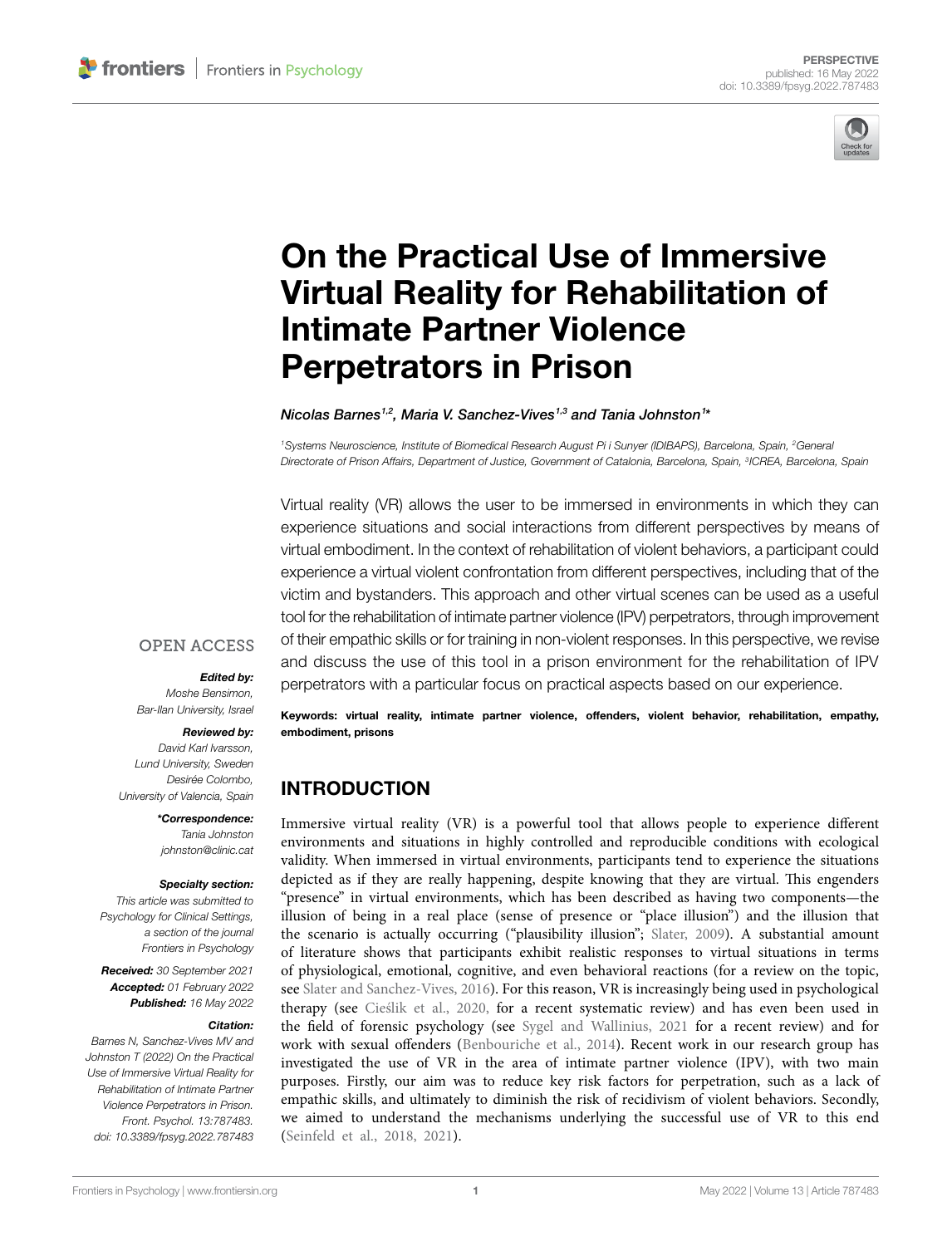Intimate partner violence is a complex phenomenon with respect to its conceptualization, prevention, and rehabilitation. Men who have committed crimes of this type can be sentenced to prison, but in many cases, this measure is replaced by the obligation to attend treatment programs outside of prison, as an alternative criminal measure (probation). In prison, they also have the possibility of undergoing rehabilitation programs, but this is done in a peculiar daily-life environment of deprivation of liberty. Indeed, inmates must live with a series of regulations and situations that are not always fully compatible with rehabilitation activities, such as rigid schedules, regimental regulations, or even the peer pressure to which they may be subjected.

In the Catalan prison system, the main risk factors for perpetration of IPV are evaluated and described with a risk assessment tool named RISCANVI, which is based on the scientific literature on the topic (Andrés-Pueyo et al., 2010). Using RISCANVI, the professionals in the rehabilitation teams evaluate risk factors, such as the presence of mental disorders, reduced cognitive abilities, a lack of family and social support, a history of violence, and poor impulse control and hostility, all of these factors being related to levels of empathy toward the victim.

Although the definition of empathy is somewhat controversial, a largely adopted conceptualization is that of [Davis \(1980\)](#page-7-3), who distinguishes two components of empathy: an affective component, which is related to the ability to experience others' emotional states and a cognitive component, which is related to the ability to imagine and understand others mental processes (e.g., the ability to take the perspective of others). A general problem in this area is that the link between empathic skills and violent behavior in general, and IPV in particular, is yet to be clarified, as posed by [Jolliffe and Farrington \(2004\)](#page-7-4) in their meta-analytic study, and its ulterior replication and extension by [Van Langen et al. \(2014\).](#page-8-5) This difficulty is due to the fact that empathy is a multidimensional construct that is difficult to conceptualize and measure. Additionally, it is likely that factors such as age and personality affect empathic skills, while empathy, although not always a direct predictor of violence can be a moderator of the link between a risk factor and actual perpetration. In fact, not all components of empathy seem to be affected in criminal offenders and emotion recognition is most consistently found to have an effect ([Seidel](#page-8-6)  [et al., 2013](#page-8-6); [Mariano et al., 2017](#page-8-7)): antisocial behavior [\(Marsh](#page-8-8)  [and Blair, 2008\)](#page-8-8), violent offending ([Kret and De Gelder, 2013](#page-7-5)), and IPV ([Marshall, 2005;](#page-8-9) [Babcock et al., 2008](#page-7-6); [Marshall and](#page-8-10)  [Holtzworth-Munroe, 2010\)](#page-8-10) have indeed been related to deficits in emotion recognition. This is perhaps one of the reasons why most perpetrator programs target, among other risk or protective factors, improvement of empathic capacities ([Jolliffe](#page-7-7)  [and Farrington, 2007;](#page-7-7) [Day et al., 2010](#page-7-8); [Mann and Barnett, 2013](#page-8-11)).

While rehabilitation programs often differ between countries, regions, or institutions, they are usually similar in that they are dispensed in a group format, and combine psychoeducational models such as the Duluh model [\(Pence and Paymar, 1993](#page-8-12)), with CBT approaches ([Gondolf, 2002;](#page-7-9) [Babcock et al., 2004](#page-7-10); [Feder and Wilson, 2005](#page-7-11); [Murphy and Meis, 2008;](#page-8-13) [Eckhardt](#page-7-12)  [et al., 2013](#page-7-12); [Karakurt et al., 2019](#page-7-13)) that focus on reducing risk factors, such as cognitive distortions, skill deficits, and other criminogenic needs [\(Wexler, 2020\)](#page-8-14).

Coming back to the concept of empathy, at a more clinical level, one of the aims of VR with violent men is to make them aware of their active role in the use of violence: bringing them closer to the sensations and emotions that the victim may feel can help them to have an implicit and explicit understanding of the impact and consequences of their behavior, and improve their empathy and motivation for change [\(Carbajosa](#page-7-14)  [et al., 2017;](#page-7-14) [European Network for Work with Perpetrators,](#page-7-15)  [2018\)](#page-7-15). Without VR, this work is usually achieved through group discussion, role playing, and showing videos depicting IPV scenes or survivor testimonies (e.g., [Day et al., 2010](#page-7-8)).

Although to this day, rehabilitation programs have been found to be somewhat efficacious ([Polaschek and Collie, 2004;](#page-8-15) [Jolliffe and Farrington, 2007\)](#page-7-7), results in this regard are ambiguous [\(Stover et al., 2009](#page-8-16); [Eckhardt et al., 2013\)](#page-7-12), and effect sizes vary between studies [\(Babcock et al., 2004](#page-7-10); [Feder and Wilson,](#page-7-11)  [2005;](#page-7-11) [Miller and Iovanni, 2013](#page-8-17)). As for the question of empathy, this could be due to the way efficacy is measured: in the field of IPV rehabilitation, it is either measured through recidivism rates ([Gondolf, 2004](#page-7-16); [Stover et al., 2009](#page-8-16)), or through more clinical measures, focusing on reducing specific risk factors (or deficits) of perpetration. However, this disparity in findings is noted between studies that measured efficacy related to the reduction of recidivism [\(Gondolf and White, 2001](#page-7-17); [Shorey](#page-8-18)  [et al., 2012](#page-8-18); [Radatz and Wright, 2016](#page-8-19)), or to reducing specific risk factors (e.g., lack of empathy; [Day et al., 2010;](#page-7-8) [Mann and](#page-8-11)  [Barnett, 2013](#page-8-11), aggression, and anger; [Blacker et al., 2008;](#page-7-18) [Hornsveld et al., 2008](#page-7-19)).

Our work with perpetrators focuses on the use of VR to improve risk factors for perpetration in men who commit IPV crimes. However, ongoing studies are also measuring the relationship between the inclusion of VR in programs and the decrease in recidivism. The work we report here focusses on empathy as a risk factor, in its more cognitive aspect (through embodied perspective taking) and of emotion recognition, measured through a cognitive task (described below) as an outcome of this perspective-taking experience.

According to criminological research, effectiveness of rehabilitation programs improves if they meet certain characteristics, such as relying on a solid conceptual model, being adequately structured (in terms of content, duration, and intensity) to match the criminogenic necessities of participants, and incorporating different treatment techniques [\(Echeburúa and Amor, 2010](#page-7-20); [European Network for Work with](#page-7-15)  [Perpetrators, 2018\)](#page-7-15). To this end, in recent years, significant effort has been invested in improving rehabilitation programs, both in probation and in prison, by trying to individualize them as much as possible through adapting them to the needs of each individual ([Jovanovich, 2019](#page-7-21); [Lila et al., 2019](#page-7-22)).

In our work with IPV perpetrators in prison (**[Figure 1](#page-2-0)**) and on probation during the last decade in Catalonia, we found that perpetrators are often sentenced to short-term sentences, inducing us to design interventions and adopt methodologies that are time-efficient and directly geared to their specific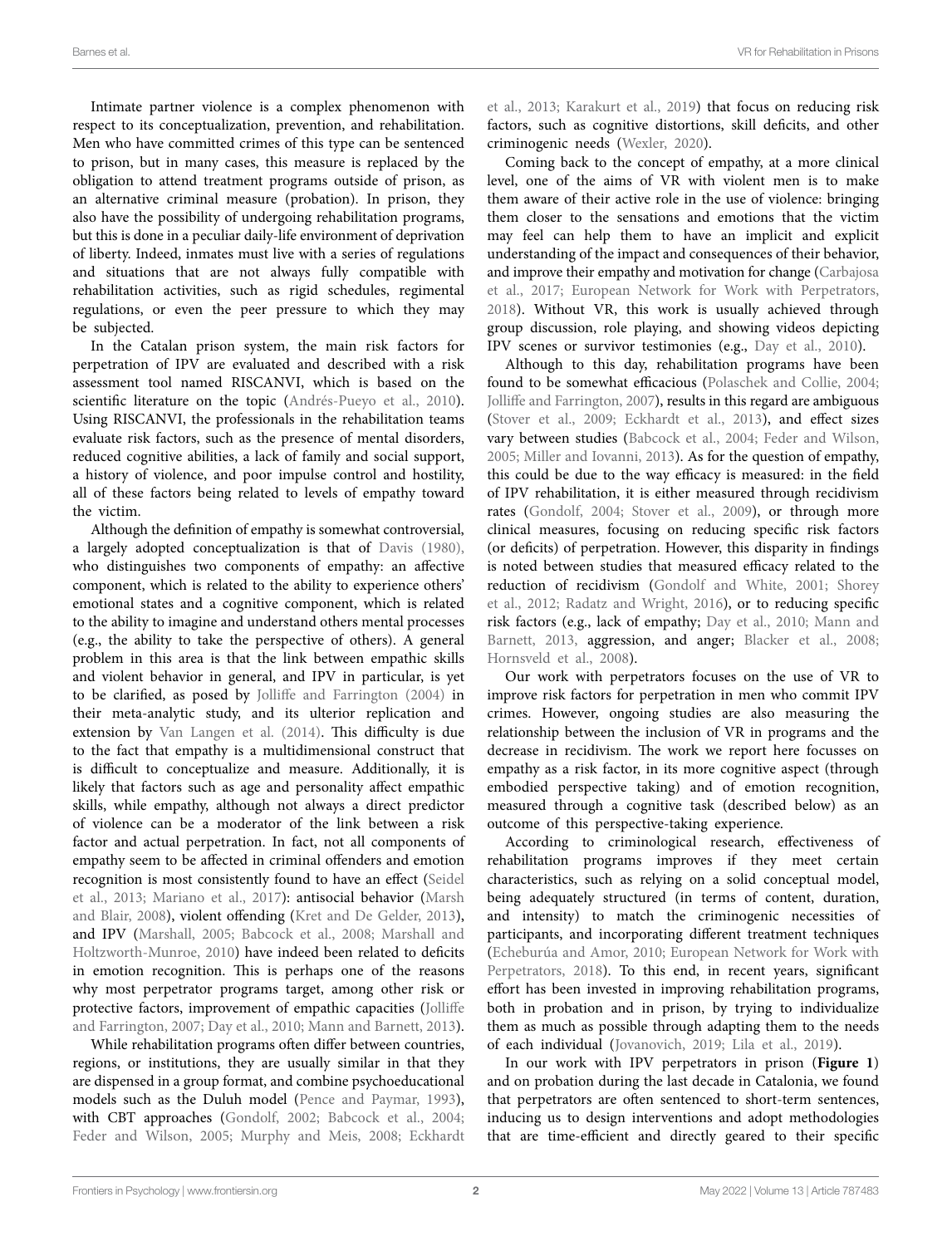<span id="page-2-0"></span>

FIGURE 1 | (A) Quatre Camins Prison. (B) Screenshot of the virtual reality (VR) scene. (C) An inmate immersed in the virtual reality scene used in Seinfeld et al. [\(2018\)](#page-8-3).

criminogenic needs. For this reason, interventions for rehabilitation can benefit from innovative methodologies such as immersive VR that can offer IPV offenders an immersive, experiential, and effective learning process through direct exposure to different types of scenarios, and through the experience of new perspectives.

A founding study using VR in the field of IPV was conducted with a sample of men convicted to a period of probation and rehabilitation for IPV offences ([Seinfeld et al., 2018](#page-8-3)). Participants were immersed in a virtual scene (**[Figure 1B](#page-2-0)**) in which they were embodied as a woman experiencing IPV from her male partner (i.e., they were virtually placed in her body and experienced the scene from her perspective). Emotion recognition skills were measured before and after exposure to this scene, with the Face-Body Compound task [\(Meeren](#page-8-20)  [et al., 2005\)](#page-8-20), a cognitive task in which participants must classify facial expressions. The results showed that these perpetrators significantly improved their emotion recognition skills, which were lower at baseline compared with a sample of men with no history of violence [\(Seidel et al., 2013;](#page-8-6) [Seinfeld et al.,](#page-8-3)  [2018\)](#page-8-3), after embodiment as the victim of IPV abuse. Following this work, other related studies from our group [\(Gonzalez-](#page-7-23)[Liencres et al., 2020](#page-7-23); [Johnston, 2021](#page-7-24)) have demonstrated that immersive VR is a potentially effective tool for producing neuro-psychological, emotional, and attitudinal changes in IPV perpetrators.

#### Focus of the Current Paper

In this article, we draw on our experience investigating the use of immersive VR in different prisons and rehabilitation settings (**[Figure 1C](#page-2-0)**), to highlight the usability of such a tool for managing risk factors in IPV perpetrators, and to consider how to best integrate immersive VR sessions into their traditional treatment programs. We mainly focus on practical considerations, directly derived from our experience, and the opportunities and challenges of importing this powerful tool into prisons. Some of this research has been carried out in the context of the European research project: VR per Genere (Virtual Reality Prevention of Gender Violence in Europe based on Neuroscience

of Embodiment, PeRspective, and Empathy; [www.vrpergenere.](http://www.vrpergenere.com) [com](http://www.vrpergenere.com)), which aims to use the advantages of VR for the prevention of IPV and for the rehabilitation of perpetrators through the improvement of classic rehabilitation strategies outlined previously. As will be developed below, our work proposes VR as a promising method for improving empathy and reducing specific risk factors for perpetration in offenders (Seinfeld et al., [2018;](#page-8-3) [Barnes, 2020](#page-7-25); [Johnston, 2021](#page-7-24)) and as a means for individualizing treatment to participants' specific needs in a cost-effective manner, through the presentation of different scenarios. The VR per Genere project also deals with using VR tools for the prevention of gender violent behaviors targeting younger populations.

The current paper will group practical considerations into three themes: (1) considerations related to the individual differences between offenders; (2) considerations related to the factors that may affect the response of the offenders when talking about their VR experience; and (3) considerations related to the prison environment in which immersive VR is applied. This specific segmentation is operational, but these three themes are highly interrelated.

# INDIVIDUAL DIFFERENCES OF OFFENDERS IN PRISON

In our recent work with VR prison settings with the aim of rehabilitation of IPV offenders (see **[Figure 1](#page-2-0)**); we have identified several individual differences that should be accounted for when designing treatment programs. We will discuss these in turn.

## Cognitive Skills

In our studies, we have assessed different psychological and empathic outcomes in order to understand whether these factors might be improved by *ad hoc* virtual environments (e.g., [Seinfeld et al., 2018;](#page-8-3) [Johnston, 2021](#page-7-24)). To this end, different tests have been administered in a questionnaire format, such as the Interpersonal Reactivity Index (IRI; [Davis,](#page-7-3)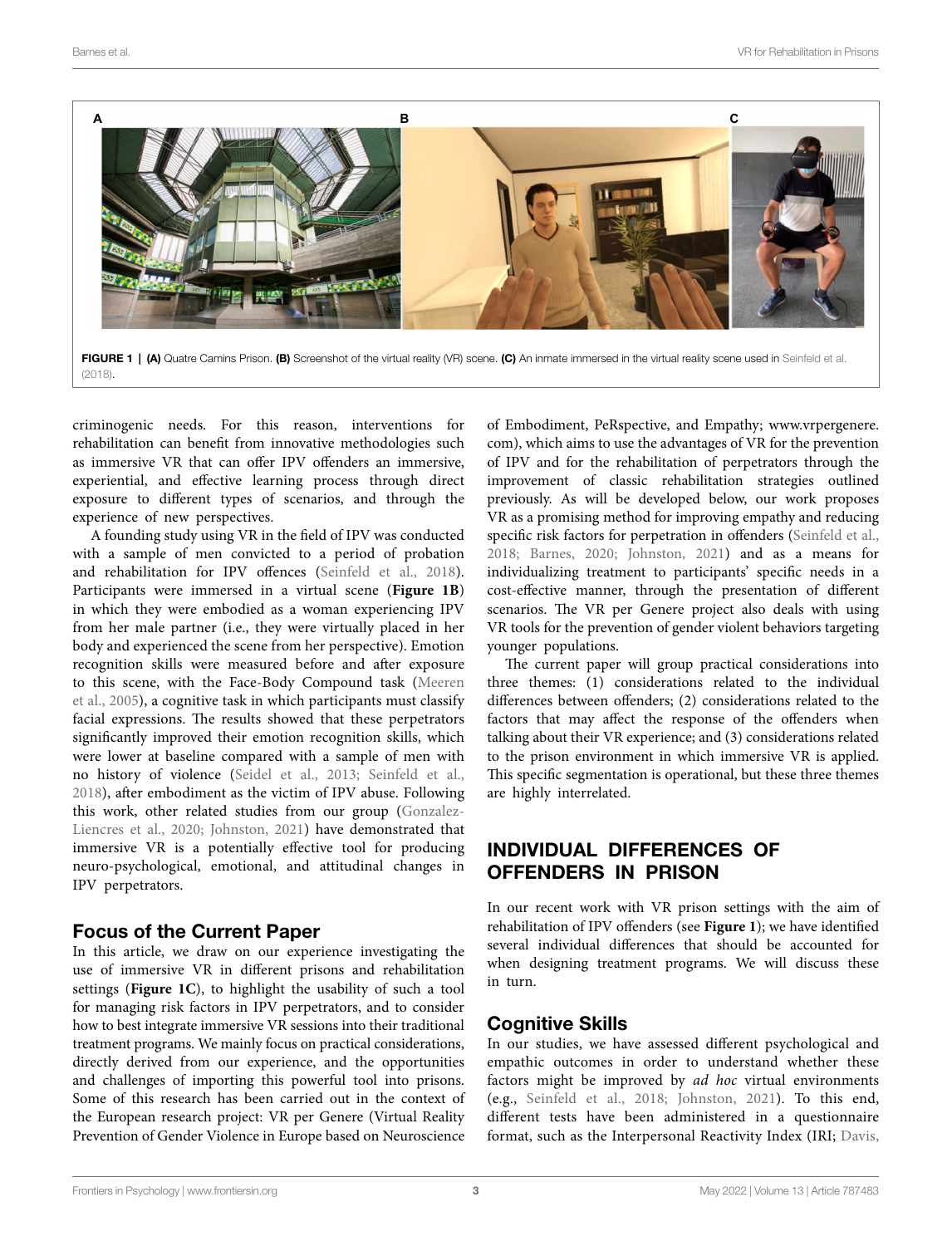[1980\)](#page-7-3), a measure of empathy; the social desirability questionnaire [\(Chico and Ferrando, 2000](#page-7-26)), or the Autonomic Perceptions Questionnaire (APQ; [Mandler et al., 1958](#page-8-21)), a measure of perceived internal states. We have found that, on the whole, our participants had difficulty understanding these psychometric tests, whether because of their language and/ or reading skills (e.g., they did not understand some words, or the whole sentence), abstraction skills (e.g., they did not understand the concept of a Likert scale, which evaluates the degree of agreement with a statement, based on a numerical scale), or concentration skills (e.g., they had difficulties focusing their attention long enough to complete the questionnaire). For this reason, with many participants, the researchers were required to read the whole questionnaire item by item, to ensure those participants' answers were issued based on a correct understanding of the questions. This suggests it is necessary to adapt the evaluation of some psychological constructs to the characteristics of the penitentiary population, in research as well as in applied contexts.

Our experience suggests that other types of evaluation techniques might be recommended for this population, such as behavioral, indirect, or implicit measures: emotion recognition tests, which rely on cognitive tasks that to a certain extent are not confounded by abstraction or the language skills of the participants; semi-structured interviews, which rely on verbal rather than written communication; or questionnaires with simple questions that rely less on abstract concepts. Another option, which can be facilitated by the use of VR, is to carry out behavioral evaluations: because people tend to respond realistically when immersed in VR ([Slater and Sanchez-Vives, 2016\)](#page-8-1), observing participants' reactions to (virtual) events (e.g., [Rovira et al., 2009](#page-8-22); [Slater](#page-8-23)  [et al., 2013](#page-8-23), in the field of violence, and [Seinfeld et al., 2018](#page-8-3); [Johnston, 2021](#page-7-24), in the field of IPV), can allow us to tap into different psychological constructs in order to overcome cognitive skills deficit, as well as the problem of social desirability, which will be discussed below. In short, assessment options that are less influenced by the understanding of written language and by intellectual skills might be preferable when working with penitentiary populations.

# Social Desirability Levels

Previous studies have reported higher social desirability in forensic evaluation contexts in imprisoned populations ([Sanz](#page-8-24)  Fernández et al., 2018), as well as in offenders on probation ([Seinfeld et al., 2018;](#page-8-3) [Johnston, 2021](#page-7-24)). However, we have not yet found that this is a factor that could compromise the *outcome* evaluation processes in prison samples. In a recent study of offenders in prison, we detected social desirability scores that were similar to non-offending populations and these scores did not influence empathy questionnaires [\(Barnes,](#page-7-25)  [2020\)](#page-7-25). Although in classical clinical and forensic contexts, one can expect response tendencies from individuals to show the best version of oneself to the researcher or examiner ([Henning et al., 2005;](#page-7-27) [Eckhardt et al., 2012\)](#page-7-28), in the penitentiary context this is not always the case, at least once the person has already begun their personalized rehabilitation itinerary. In a recent study conducted in a prison population, social desirability levels were similar to those of the general population and did not affect participants' responses to questionnaires, contrary to our previous studies. This suggests that participants in prison might not respond in a defensive way, or in what they might perceive as a desirable way—relative to prison social norms—when asked how they *felt* during a particular VR experience, which might impede the evaluation process. In agreement with this, some authors have found that impression management may be an enduring individual characteristic within an offender sample rather than a situationally determined response [\(Mills et al., 2003](#page-8-25)).

# Criminal Profiles of the IPV Perpetrators

Formal experiments as well as informal comparisons of results obtained in prison vs. probation population samples highlight the differences coming from the criminal profiles of the IPV perpetrators in two aspects: (1) the outcomes of evaluations of some psychological constructs, and (2) the effectiveness of the immersive VR intervention.

It is a consistent finding in the literature that emotion recognition is lower in violent offenders [\(Seidel et al., 2013](#page-8-6)). This was the case in IPV probation offenders compared with non-violent controls [\(Seinfeld et al., 2018](#page-8-3)). Our preliminary results from prison perpetrator samples on the same emotion recognition task as that used by [Seinfeld et al. \(2018\)](#page-8-3) are that emotion recognition in this population is in turn worse than those of probation samples ([Johnston, 2021](#page-7-24)). Furthermore, within the prison population itself, a recent investigation [\(Barnes, 2020](#page-7-25)) pointed toward the idea that different criminal profiles (of more or less severity, measured in terms of the number of committed crimes and the severity of crimes) may benefit differently from a single-session VR intervention: results obtained on an empathy questionnaire (IRI), after embodiment as the victim, suggest that prisoners with a less severe or lower risk profile present greater improvements in empathy when compared with those with more severe profiles. In fact, although we have measured criminal profiles based on the previously described criteria, many other psychological and behavioral factors should also be taken into account in order to fully assess this dimension. This could not be included in our studies for practical research reasons (e.g., length of experiments and number of variables); however, future studies will try to include them. For instance, the social desirability tendencies we highlighted earlier might also be related to criminogenic profiles in the sense they could be correlated with personality traits, such as narcissism, Machiavellianism, and psychopathy ([Kowalski et al., 2018](#page-7-29)). We would like to argue that factors such as personality, (e.g., callousness of affects or psychopathic traits), dispositional traits (e.g., disposition to anger, alexithymia; [Birkley and Eckhardt, 2015;](#page-7-30) [Gillespie et al., 2018\)](#page-7-31), attitudinal traits (e.g., perceptions relative to violence; [Eckhardt et al., 2012\)](#page-7-28), or comorbidities (e.g., addiction and trauma) likely also need to be studied as contributors to the response to VR and as components of criminal profiles ([Babcock et al., 2008\)](#page-7-6).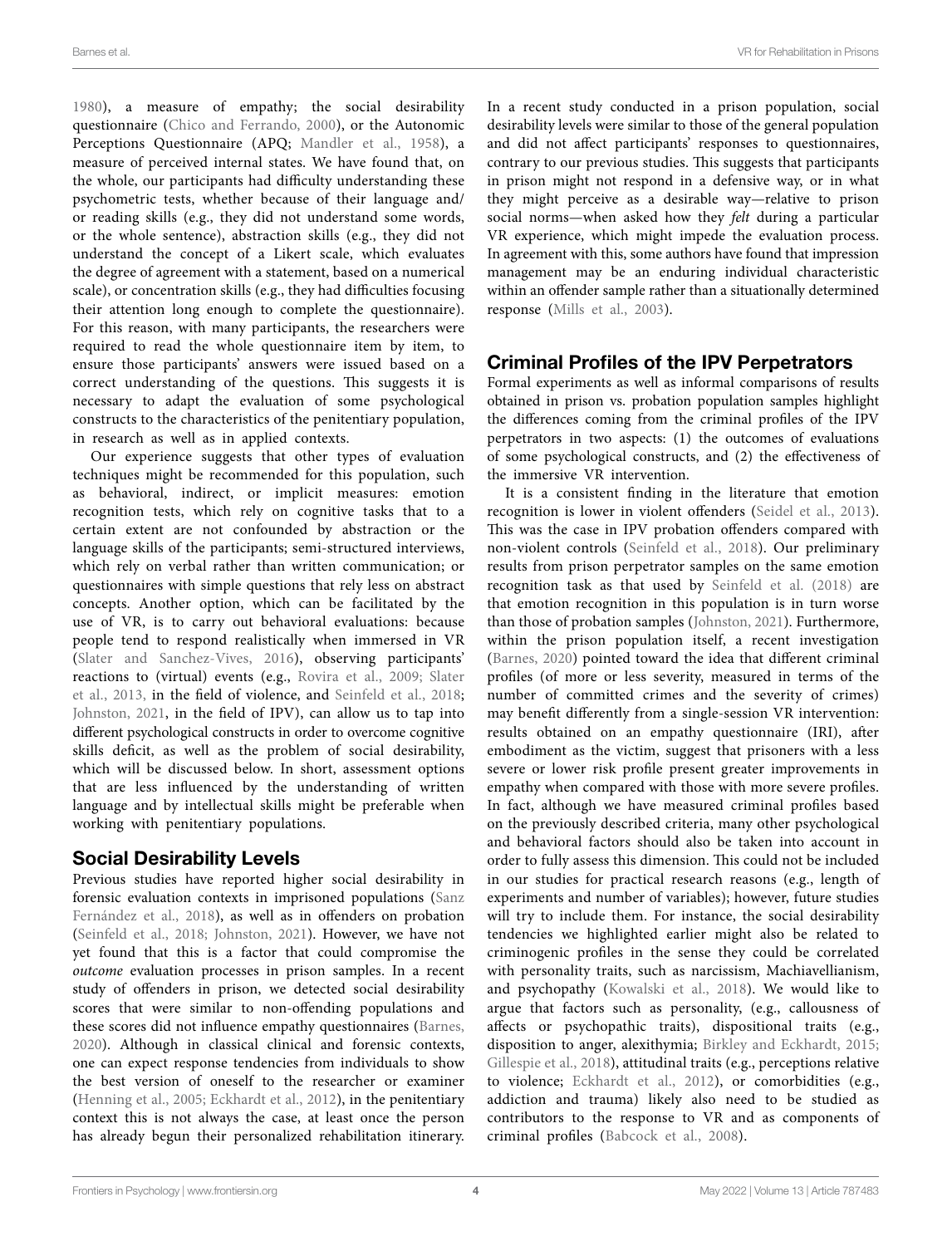In short, psychologists and educators from the prisons that we work with (CP Mas d'Enric and CP Quatre Camins) have suggested the need to have virtual situations with greater emotional load that can be better adapted to the different IPV perpetrator criminal profiles. In this sense, there is a consideration to be made: to what extent should the contents of the situations in VR for rehabilitation of IPV offenders be adapted to their personal profile and level of violent behavior? To answer these highlighted needs, in a recent study, we explored the possibility of personalizing the VR experience to the perpetrators' needs, through intensification of the VR experience by adding fake interoceptive feedback that was representative of fear (i.e., they heard an accelerated heartbeat and felt a vibration on the chest that was synchronized to the sound) whilst participants experienced the scene ([Johnston, 2021](#page-7-24)). Although these changes did not result in significant changes in outcomes after the VR experience, prisoners with longer sentences (usually related to severity of crime, to profiles of greater risk, or to a greater number of committed crimes) were found to report higher interoceptive feelings inside VR, suggesting different experiences of the same VR scenes based on their profiles. To summarize, we could say that the same virtual intervention does not work in the same way for all individuals, and ongoing research should aim to disentangle the finer points of this observation.

## Psychological Adjustment

Some offenders that initially planned to attend the VR intervention session were discarded from our studies on the day of the session due to momentary psychological maladjustment or to high levels of stress, as evaluated by a forensic psychologist. Being in a prison, despite recent significant advances in the humanization of prison environments, can inevitably affect a person socially, psychologically, and even biologically, with high levels of stress, periods of adaptation, repercussions at the family level, and so on, all of which can affect physical health ([Pereira et al., 2016](#page-8-26)). Additionally, several offenders also suffered from pre-existing mental disorders, which can be exacerbated by the prison context.

This raises a consideration: while any rehabilitation process can be emotionally costly for participants, immersive VR has the power to elicit strong emotional responses [\(Diemer et al.,](#page-7-32)  [2015\)](#page-7-32). This has the advantage of allowing experiential learning and can elicit significant psychotherapeutical change [\(Cieślik](#page-7-0)  [et al., 2020](#page-7-0)). For this reason, it is necessary—as with any therapeutic tool—to assess when the optimal moment for participants to be the most receptive to the VR intervention might be. It is also necessary to be attentive to the situational psychological state of each participant both before and during the intervention. Hence, rehabilitation clinicians, who evaluate implicitly the fitness of each member for their group intervention, must extend this judgement to participants' momentary disposition in order to benefit maximally from a VR session.

Additionally, to avoid any exposure to experiences that might result in psychological decompensation, clinicians should be particularly attentive to discard subjects with pre-existing psychological disorders that affect perceptions of reality, such as psychosis. Indeed, while some VR scenes have been successfully tailored specifically to such disorders (using for instance the power of VR to work on paranoia; [Veling et al., 2014\)](#page-8-27), the therapeutic work that takes place during the VR scenes we have described thus far, aimed at rehabilitation of IPV, is not adapted to the specific needs of this population.

In sum, as for any therapeutic tool, the VR intervention should ideally be integrated into a rehabilitation program with an adequate follow-up, not only to evaluate the state of the person, but also to help them reflect upon their experience in order to obtain maximum benefit from it. This point will also be discussed in the Ethical Considerations section below.

# FACTORS THAT AFFECT PERPETRATORS' RESPONSES WHEN TALKING ABOUT THEIR VR EXPERIENCE

In the previous sections, we considered social desirability and the little impact that this phenomenon seems to have on prison participants' responses to empathy questionnaires. But is it possible that social desirability or other social factors affect how perpetrators in prison report their *experience* of the VR sessions? We believe that important attitudinal and emotional factors—inherent to the social and clinical context of IPV perpetrators and of the prison itself—likely come into play in how imprisoned perpetrators talk about their experience inside VR and in how they might experience the treatment or rehabilitation process itself.

One of the common characteristics of IPV perpetrators is the influence that gender stereotypes and hegemonic masculinity values (e.g., "boys do not cry" and "real men must force respect"), cognitive distortions (e.g., "all women are the same" and "the law is always in favor of women"), and cognitive deficits (e.g., alexithymia, deficits in emotion recognition of others) have on their way of relating to their environment and their way of managing emotions ([Echeburúa and Amor, 2010\)](#page-7-20). In addition to these individual characteristics, the prison context itself inherently carries an extra layer of these social and gendered norms (see for instance [Jewkes, 2005;](#page-7-33) [Michalski, 2017](#page-8-28)). This might influence not only participants' evaluations of the situations depicted in the scenes, but also what they say when talking about their immersive VR experience, whether during evaluations or in clinical interviews. This is particularly pertinent if the person (researcher or clinician) evaluating the outcome of the VR has not built a therapeutic alliance with them. It is then likely that they apply cognitive control over their answers in order to fit with prison norms. This behavior might not be intended to present a desirable profile to pass an evaluation, or to obtain benefits, as we would usually define social desirability in a forensic context (e.g., faking an aversion for violence, or empathy for the victim in questionnaires). However, this could still be considered a form of socially desirable responding in the sense that perpetrators might depict an image of themselves that they consider desirable in the prison environment. For instance, they could report they did not feel scared while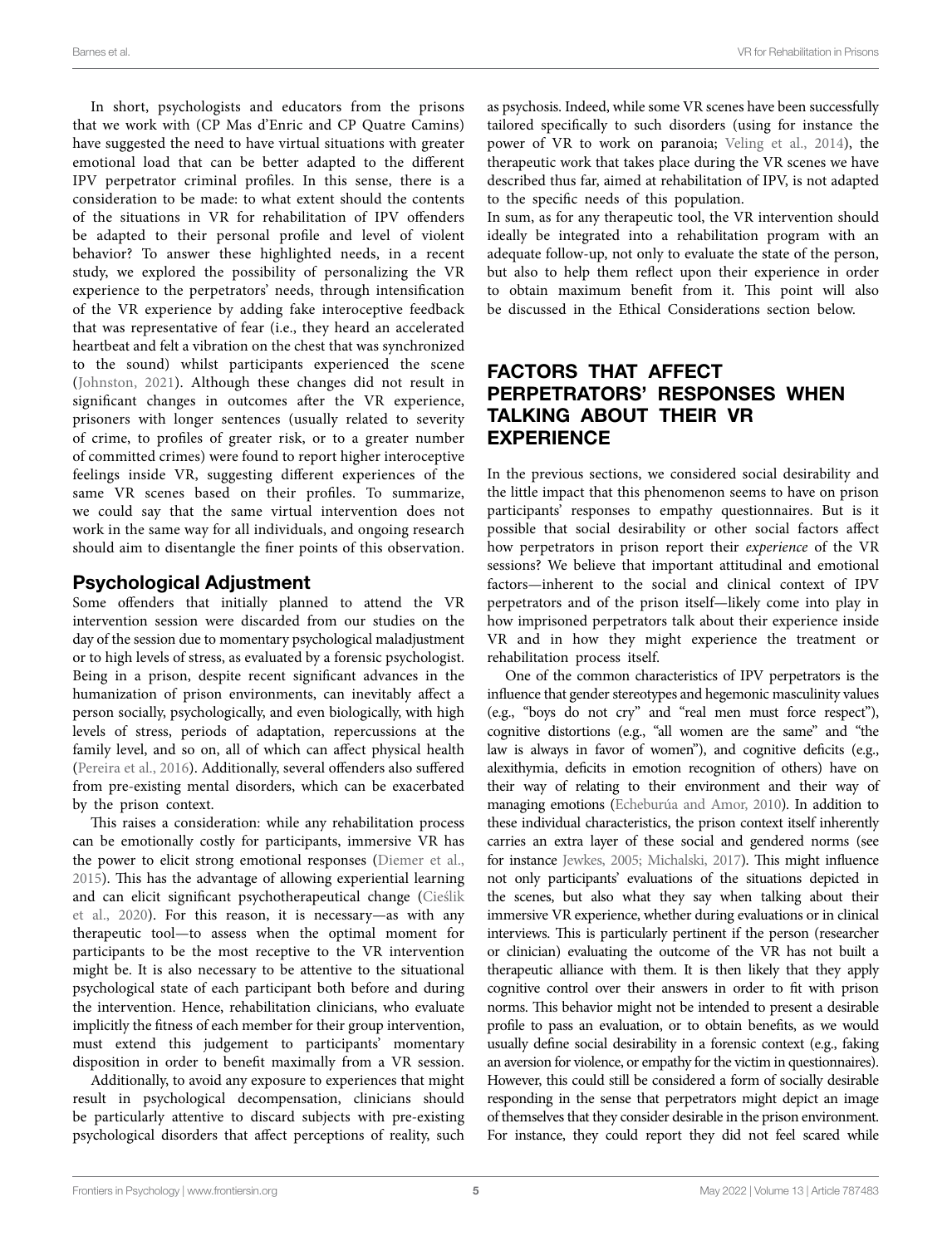embodied as the woman because they fear appearing weak, or because they do not consider that talking about emotions is something suitable for a prison environment. Therefore, under this hypothesis, when evaluating prison perpetrators genuine experiences in VR, the medium through which this evaluation is carried out will be important. Here again, evaluation measures that are more implicit or indirect should be preferred. For example, in the case of evaluation of participants' emotional experience, explicit evaluation could be more apparently related to physical sensations rather than emotions *per se* (e.g., through the use of the Autonomic Perception Questionnaire), which could then lead to a conversation about their experience inside VR with the clinician. Another solution is to *observe* participants' behavioral and physiological responses (e.g., heart rate and skin conductance) inside VR. Indeed, participants are known to respond realistically when immersed in VR [\(Slater and Sanchez-Vives, 2016\)](#page-8-1) and a recent study conducted with IPV perpetrators in probation ([Johnston,](#page-7-24)  [2021\)](#page-7-24) showed that although they responded in a highly socially desirable way on explicit questionnaires related to acceptance of violence, they responded realistically (i.e., in a way that demonstrated acceptance of violence) inside VR when confronted with a situation of violence experienced as a bystander.

# INFLUENCE OF CONTEXTUAL FACTORS ON PERSONAL EXPERIENCE INSIDE VR

No one will be surprised if we affirm that the prison environment and serving a prison sentence is not a situation comparable to life outside prison, due to the inherent restrictions of freedom and institutionalized control prisoners experience. In addition, it can cause considerable levels of stress on the individual ([Kołodziej et al., 2021\)](#page-7-34). An interesting question is whether this can affect the effectiveness of immersive VR sessions.

Among other factors that might influence empathic responses, various studies point toward the idea that stress plays a role. In a study conducted in VR [\(Flasbeck et al., 2018\)](#page-7-35), excessive stress levels were found to attenuate empathic responses to the pain of another person, while mild stress intensified this empathic response. In perpetrator populations, baseline empathic skills are known to be low [\(Jolliffe and Farrington, 2004](#page-7-4); Van Langen et al., 2014) and it is possible that this prison environment reduces their general empathic skills even further. The studies we have conducted [\(Barnes,](#page-7-25)  [2020;](#page-7-25) [Johnston, 2021](#page-7-24)) suggest that participants in prison do manage, despite the stressful situation, to experience the key illusions necessary for any VR experience (e.g., [Slater and Sanchez-Vives,](#page-8-1)  [2016\)](#page-8-1) and benefit from the experience of VR. Regarding the notion of criminal profiles, in one study, participants with lower criminogenic needs and lower number of crimes improved their empathy [\(Barnes,](#page-7-25)  [2020\)](#page-7-25)and in another study they improved some aspects of emotion recognition ([Johnston, 2021](#page-7-24)).

Prisonization, building upon the question of social norms in the prison context, is another factor that affects responses when talking about their experience of VR, together with other processes related to adjustment to prison. Criminals in prison tend to adopt a defensive attitude as a defense mechanism against a hostile environment. According to some studies ([Pereira et al., 2016\)](#page-8-26), it

seems that when facing problems, prison populations prefer avoidance strategies over the use of coping strategies of logical analysis or seeking support. Prisonization could be defined as the process in which the aggressor incorporates new rules in his life habits, in his way of thinking, feeling, and expressing those feelings, in addition to his way of acting (e.g., [Pereira et al.,](#page-8-26)  [2016](#page-8-26)). As elaborated previously, the prisonization process may influence the explicit responses to the VR session evaluations, which calls into question the reliability of these responses. For instance, participants might be compelled to respond in a way that they perceive would fit the stereotype of a strong man (e.g., report they did not feel scared or vulnerable inside the VR, in an attempt to maintain their self-perceived manly image). Again, one of our proposals would be to include more implicit measures that could be less influenced by culture and language, and could hence overcome the socially desirable response participants tend to make, related to their social norms associated with prisonization. On the other hand, perhaps future adaptations of immersive VR scenes could help to modify these social norms related to the effects of prisonization. Following work by [Gonzalez-Liencres et al.](#page-7-23)  [\(2020\)](#page-7-23) and [Johnston \(2021\)](#page-7-24), which showed that embodiment as the victim brought about changes in key attitudes toward women and victims, future work could target the sets of social norms related to the effects of prisonization.

Another difficulty lies in what we could call the "contextual distraction" of the prison environment. For a VR immersion to be experienced as real, several conditions must be met. Here it is necessary to talk about the virtual illusions that lead participants to feel and behave as if they really were inside the VR scene they are experiencing [\(Slater, 2009](#page-8-0)), namely the place illusion (the sensation of being in the place depicted inside VR instead of the real world), and the plausibility illusion (the feeling that what is being experienced inside VR is really happening). Sources of contextual distraction from the real world such as external noises or physical objects that are perceived inside VR (e.g., a chair and a wall) can result in a break in the sense of presence; hence, it is important to maintain a quiet and spacious environment when using VR. In our experience, the prison environment is not always favorable to this objective, either due to ambient noise (e.g., the public address system may disrupt the VR experience) or to distractions related to institutional life (e.g., a guard enters the room during the VR experience, or the perpetrator is called by the guards for an activity or appointment). Additionally, although this was not found to influence participants' experience *inside* VR, they often arrive to the session with a level of distraction activated by institutional life (e.g., a discussion that they may have recently had with another inmate, the obligations of the day, and restrictions on speaking with loved ones). In other words, participants might not feel high levels of key illusions because of these distractors: this in turn could influence the efficacy of any VR intervention. In short, factors relative to the process of immersion and presence have to be borne in mind, and where possible protected by the facilitators of the VR therapeutic process by, for example, choosing the most appropriate space, reinforcing coordination with the guards and explaining to them the importance of the process, having a short talk with the participant before starting the process, in order to help them stay "in the moment," and so on.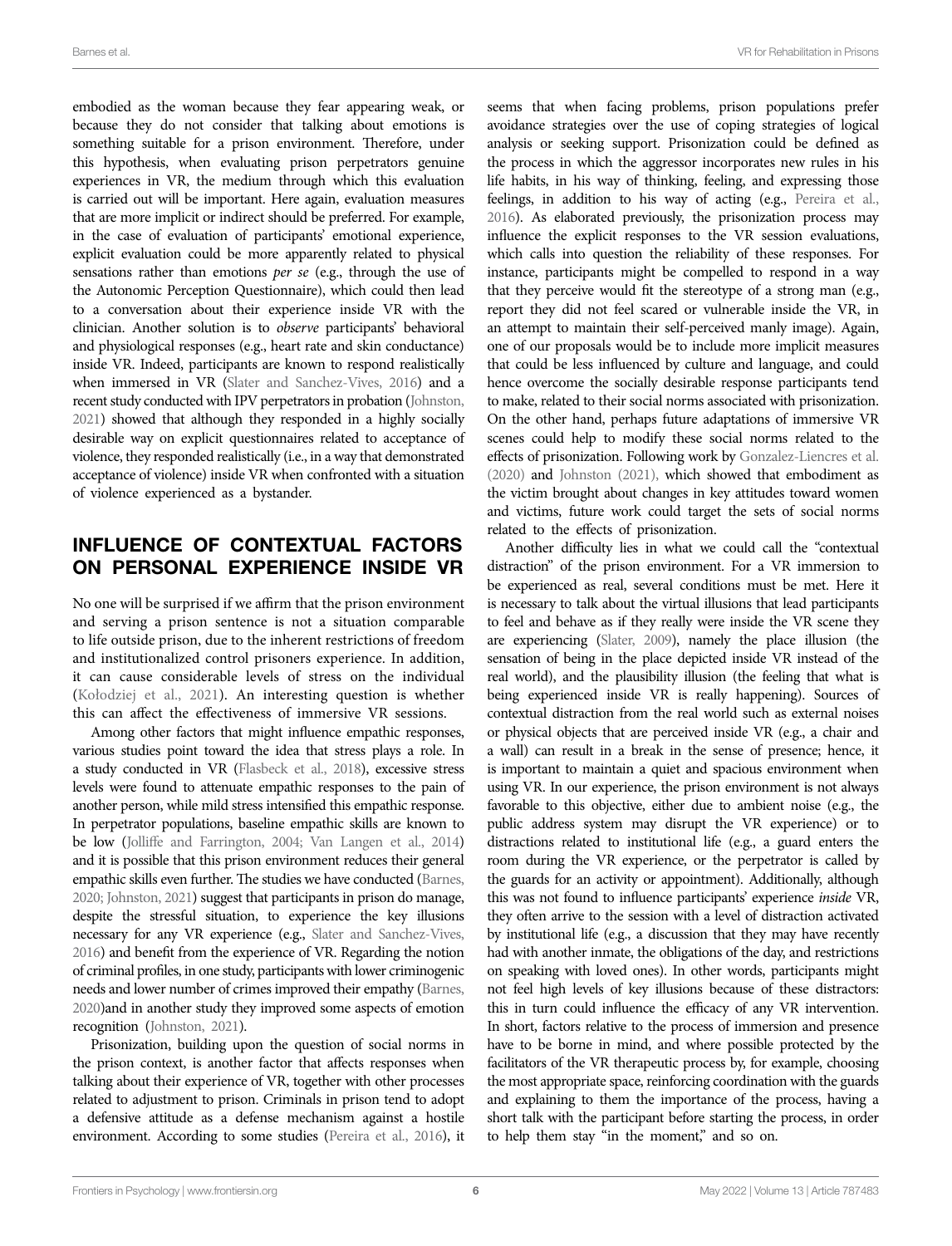## ETHICAL CONSIDERATIONS

Before we conclude, we should highlight some ethical considerations. Since simulation of real life situations that could bring about intense negative emotions in participants has been highlighted as potentially unethical ([Madary and Metzinger, 2016](#page-8-29)), VR has increasingly been suggested as a substitute for real-life experiments that are ecologically valid yet experimentally controlled ([Parsons, 2015\)](#page-8-30). Through the illusions of presence and plausibility ([Sanchez-Vives and Slater, 2005](#page-8-31); [Slater, 2009](#page-8-0)), virtual reality has indeed proven to be a useful tool to simulate and study social problems, such as violence, in a way that overcomes many obstacles to research, such as safety issues, for instance.

However, we would like to emphasize that the development and use of any VR tool must be carefully considered from an ethical perspective [\(Aymerich-Franch and Fosch-Villaronga,](#page-7-36)  [2020;](#page-7-36) [Marloth et al., 2020](#page-8-32); [Slater et al., 2020\)](#page-8-33). According to the British Psychological Society, the main ethical considerations when conducting research (which can also be applied to psychological interventions) include the intended value of the research, the respect of dignity and autonomy of the participants, the general social responsibility of the research, and the maximization of benefit and minimization of harm ([BPS, 2014](#page-7-37)).

Applied to the topic we are treating here, in order to ensure that we respect the dignity and autonomy of the participants and that the potential benefit/harm ratio is acceptable, a careful forensic and clinical evaluation is necessary prior to using immersive VR tools. What psychological impact might being in the perspective and the body of the victim have? Has the participant experienced situations of domestic violence as a child? If so, will this experience be more harmful than beneficial for them or their rehabilitation path? How will the participant's negative emotional experience inside VR translate into positive therapeutic change? These are some of the questions that must be addressed by the clinicians in charge of the program. Indeed, interventions should take into consideration the individual needs of each participant in order to maintain a balance between the necessity to tackle the problematic issues related to violence (as with any rehabilitation strategy) and protecting the emotional and psychological integrity of each participant. In a nutshell, any VR intervention or study in this population should be part of a carefully planned rehabilitation strategy, where the emotional and psychological impact must be carefully and regularly monitored.

For this reason, our VR studies have always been carried out as part of the perpetrators' traditional rehabilitation programs, with various group and individual sessions planned before and after VR. Further, our VR interventions are always integrated into the objectives of the existing rehabilitation program, held out in probation and in prison in Catalonia. This enables us to not only control participants' understanding of the scene, but also permits the potential elaboration of the emotional impact the scene might have and to avoid a harmful experience.

**CONCLUSION** 

State-of-the-art research in immersive VR offers numerous possibilities for developing tools that can be integrated into

rehabilitation programs in prisons and probation. In particular, here we have discussed those that use virtual embodiment in order to take someone else's perspective, which can be valuable for enhancing empathic behavior and reducing violence. Further, we have discussed how virtual environments can also be used as a tool to evaluate tolerance of violent behavior. It is important to carry out basic research to determine how to best use these technologies as well as understanding the mechanisms involved and their neuroscientific basis. VR can be a useful tool as an integral part of rehabilitation programs for IPV offenders for several reasons, such as the implicit learning that it allows and the improvement of empathic skills, but also the evaluation of behavioral reactions when confronted with violence, the development of healthy social norms, and for increasing the level of motivation in criminal populations, which can be particularly demotivated toward rehabilitation [\(Ticknor](#page-8-34)  [and Tillinghast, 2011\)](#page-8-34).

However, when we take these tools from the laboratory to a prison, many factors should be taken into account, since the conditions in this context are complex and can be affected by various interferences. This is important both if we use these tools in prison for research or for rehabilitation. Here, we have discussed some of these factors ranging from cognitive skills, to stress levels associated with imprisonment or social desirability, and their consideration stems from our practical experience.

Although VR will not solve the problem of gender violence by itself, there is no doubt that it can become an additional tool in the rehabilitation of criminal behavior. In fact, VR could even serve as a tool for the reintegration of people back into society [\(Ticknor, 2018\)](#page-8-35), and will benefit from the increasing scientific evidence for its effectiveness in various areas of psychological health. VR can be utilized for rehabilitation, prevention, and awareness through the modification of behaviors and attitudes related to violence and can be integrated, in a relatively simple way, into traditional rehabilitation programs.

# DATA AVAILABILITY STATEMENT

The original contributions presented in the study are included in the article/supplementary material; further inquiries can be directed to the corresponding author.

# ETHICS STATEMENT

The individual(s) provided their written informed consent for the publication of any identifiable images or data presented in this article.

# AUTHOR CONTRIBUTIONS

All authors listed have made a substantial, direct and intellectual contribution to the work, and approved it for publication.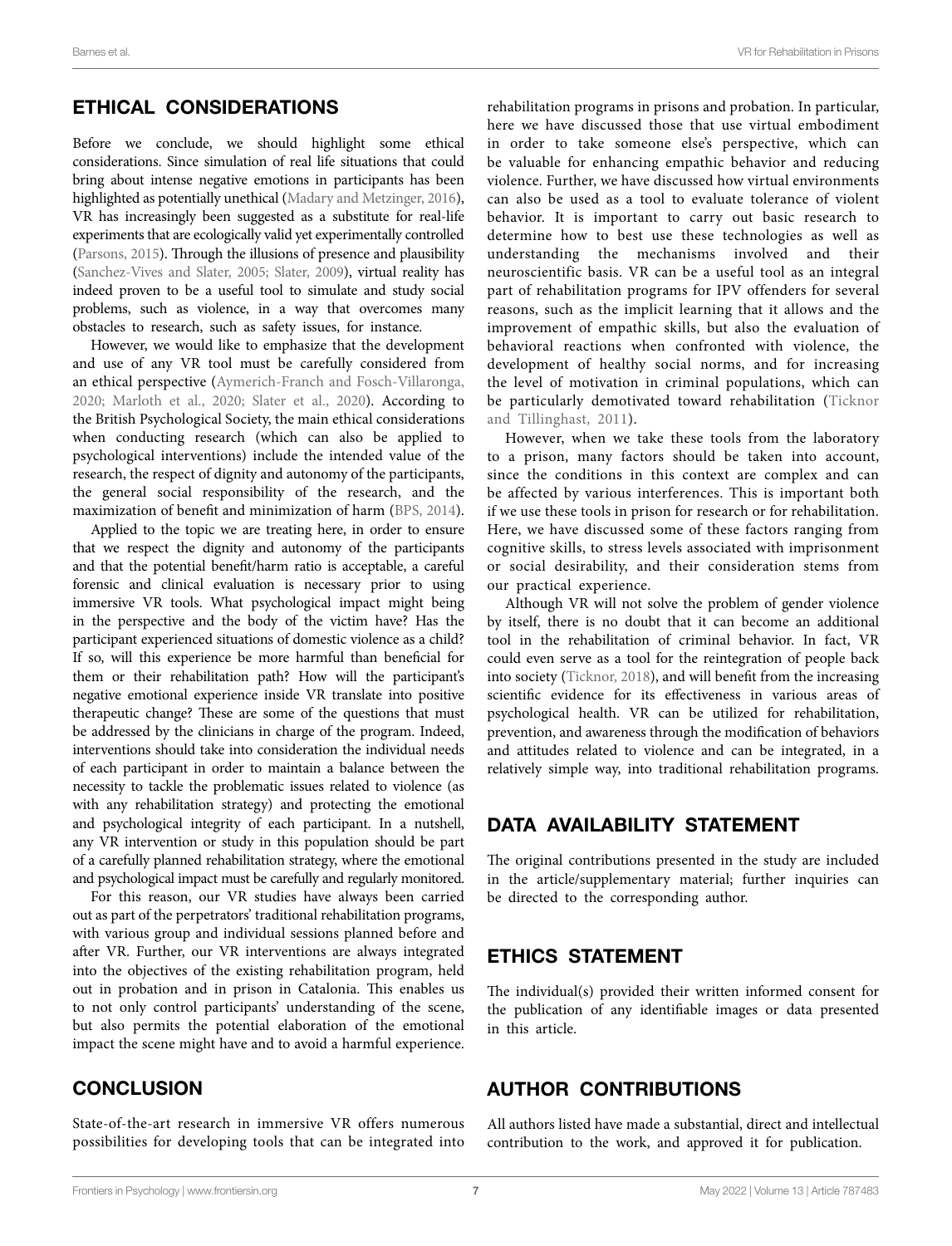# FUNDING

The research related in this perspective paper was funded by the European Union's Rights, Equality and Citizenship Program (2014–2020) under Grant Agreement: 881712 (VRperGenere).

# **REFERENCES**

- <span id="page-7-2"></span>Andrés-Pueyo, A., Arbach-Lucioni, K.I., and Redondo, S. (2010). Informe RisCanvi. Memoria técnica de la construcción del protocolo y las escalas de valoración del riesgo de violencia para delincuentes violentos (RisCanvi-S, RisCanvi-C y E-Riscanvi). Volumen primero. Informe técnico. Generalitat de Catalonia.
- <span id="page-7-36"></span>Aymerich-Franch, L., and Fosch-Villaronga, E. (2020). A self-guiding tool to conduct research with embodiment technologies responsibly. *Front. Robot. AI* 7:22. doi: [10.3389/frobt.2020.00022](https://doi.org/10.3389/frobt.2020.00022)
- <span id="page-7-10"></span>Babcock, J., Green, C., and Robie, C. (2004). Does batterers' treatment work? A meta-analytic review of domestic violence treatment. *Clin. Psychol. Rev.* 23, 1023–1053. doi: [10.1016/j.cpr.2002.07.001](https://doi.org/10.1016/j.cpr.2002.07.001)
- <span id="page-7-6"></span>Babcock, J., Green, C., and Webb, S. (2008). Decoding deficits of different types of batterers during presentation of facial affect slides. *J. Fam. Violence* 23, 295–302. doi: [10.1007/s10896-008-9151-1](https://doi.org/10.1007/s10896-008-9151-1)
- <span id="page-7-25"></span>Barnes, N. (2020). El proyecto V-Respect.Me en el Programa de violencia de género en los centros penitenciarios
- <span id="page-7-1"></span>Benbouriche, M., Nolet, K., Trottier, D., and Renaud, P. (2014). "Virtual reality applications in forensic psychiatry." in *Proceedings of 2014 Virtual Reality International Conference VRIC*; April 14, 2014; Laval, France, 1–4.
- <span id="page-7-30"></span>Birkley, E. L., and Eckhardt, C. I. (2015). Anger, hostility, internalizing negative emotions, and intimate partner violence perpetration: a meta-analytic review. *Clin. Psychol. Rev.* 37, 40–56. doi: [10.1016/j.cpr.2015.01.002](https://doi.org/10.1016/j.cpr.2015.01.002)
- <span id="page-7-18"></span>Blacker, J., Watson, A., and Beech, A. R. (2008). A combined drama-based and CBT approach to working with self-reported anger aggression. *Crim. Behav. Ment. Health* 18, 129–137. doi: [10.1002/cbm.686](https://doi.org/10.1002/cbm.686)
- <span id="page-7-37"></span>BPS (2014). British psychological society code of human research ethics.
- <span id="page-7-14"></span>Carbajosa, P., Catalá-Miñana, A., Lila, M., Gracia, E., and Boira, S. (2017). Responsive versus treatment-resistant perpetrators in batterer intervention programs: Personal characteristics and stages of change. *Psychiatry, Psychology and Law* 24, 936–950.
- <span id="page-7-26"></span>Chico, E., and Ferrando, P. J. (2000). Adaptación y análisis psicométrico de la escala de deseabilidad social de marlowe y crowne. *Psicothema* 12, 383–389.
- <span id="page-7-0"></span>Cieślik, B., Mazurek, J., Rutkowski, S., Kiper, P., Turolla, A., and Szczepańska-Gieracha, J. (2020). Virtual reality in psychiatric disorders: a systematic review of reviews. *Complement. Ther. Med.* 52:102480. doi: [10.1016/j.](https://doi.org/10.1016/j.ctim.2020.102480) [ctim.2020.102480](https://doi.org/10.1016/j.ctim.2020.102480)
- <span id="page-7-3"></span>Davis, M. H. (1980). A multidimensional approach to individual differences in empathy. *JSAS Cat. Sel. Doc. Psychol.* 10:85
- <span id="page-7-8"></span>Day, A., Casey, S., and Gerace, A. (2010). Interventions to improve empathy awareness in sexual and violent offenders: conceptual, empirical, and clinical issues. *Aggress. Violent Behav.* 15, 201–208. doi: [10.1016/j.avb.2009.12.003](https://doi.org/10.1016/j.avb.2009.12.003)
- <span id="page-7-32"></span>Diemer, J., Alpers, G. W., Peperkorn, H. M., Shiban, Y., and Mühlberger, A. (2015). The impact of perception and presence on emotional reactions: a review of research in virtual reality. *Front. Psychol.* 6:26. doi: [10.3389/fpsyg.2015.00026](https://doi.org/10.3389/fpsyg.2015.00026)
- <span id="page-7-20"></span>Echeburúa, E., and Amor, P. J. (2010). Perfil psicopatológico e intervención terapéutica con los agresores contra la pareja. *Rev. Española Med. Leg.* 36, 117–121. doi: [10.1016/S0377-4732\(10\)70040-7](https://doi.org/10.1016/S0377-4732(10)70040-7)
- <span id="page-7-12"></span>Eckhardt, C. I., Murphy, C. M., Whitaker, D. J., Sprunger, J., Dykstra, R., and Woodard, K. (2013). The effectiveness of intervention programs for perpetrators and victims of intimate partner violence. *Partn. Abus.* 4, 1–26. doi: [10.1891/1946-6560.4.2.e17](https://doi.org/10.1891/1946-6560.4.2.e17)
- <span id="page-7-28"></span>Eckhardt, C. I., Samper, R., Suhr, L., and Holtzworth-Munroe, A. (2012). Implicit attitudes toward violence among male perpetrators of intimate partner violence: a preliminary investigation. *J. Interpers. Violence* 27, 471–491. doi: [10.1177/0886260511421677](https://doi.org/10.1177/0886260511421677)
- <span id="page-7-15"></span>European Network for Work with Perpetrators (2018). Guidelines to develop standards for programmes working with perpetrators of domestic violence, Version 3.

#### ACKNOWLEDGMENTS

We want to thank the Justice Department of Catalonia, and within them the Prisons Department and the one of Alternative measures, as well as the personnel of CP Mas d'Enric and CP Quatre Camins.

- <span id="page-7-11"></span>Feder, L., and Wilson, D. B. (2005). A meta-analytic review of court-mandated batterer intervention programs: can courts affect abusers' behavior? *J. Exp. Criminol.* 1, 239–262. doi: [10.1007/s11292-005-1179-0](https://doi.org/10.1007/s11292-005-1179-0)
- <span id="page-7-35"></span>Flasbeck, V., Gonzalez-Liencres, C., and Brüne, M. (2018). "The brain that feels into others: Toward a neuroscience of empathy," in *The Neuroscience of Empathy, Compassion, and Self-Compassion.* eds. L. Stevens and C. C. Woodruff (New York: Elsevier Academic Press).
- <span id="page-7-31"></span>Gillespie, S. M., Garofalo, C., and Velotti, P. (2018). Emotion regulation, mindfulness, and alexithymia: specific or general impairments in sexual, violent, and homicide offenders? *J. Crime Justice* 58, 56–66. doi: [10.1016/j.jcrimjus.2018.07.006](https://doi.org/10.1016/j.jcrimjus.2018.07.006)
- <span id="page-7-9"></span>Gondolf, E. W. (2002). *Batterer Intervention Systems: Issues, Outcomes, and Recommendations*. Thousand Oaks: SAGE Publications, Inc.
- <span id="page-7-16"></span>Gondolf, E. W. (2004). Evaluating batterer counseling programs: a difficult task showing some effects and implications. *Aggress. Violent Behav.* 9, 605–631. doi: [10.1016/j.avb.2003.06.001](https://doi.org/10.1016/j.avb.2003.06.001)
- <span id="page-7-17"></span>Gondolf, E. W., and White, R. J. (2001). Batterer program participants who repeatedly reassault. *J. Interpers. Violence* 16, 361–380. doi: [10.1177/](https://doi.org/10.1177/088626001016004006) [088626001016004006](https://doi.org/10.1177/088626001016004006)
- <span id="page-7-23"></span>Gonzalez-Liencres, C., Zapata, L., Iruretagoyena, G., Seinfeld, S., Pérez-Mendez, L., Arroyo-Palacios, J., et al. (2020). Being the victim of intimate partner violence in virtual reality: first- versus third-person perspective. *Front. Psychol.* 11:820. doi: [10.3389/fpsyg.2020.00820](https://doi.org/10.3389/fpsyg.2020.00820)
- <span id="page-7-27"></span>Henning, K., Jones, A. R., and Holdford, R. (2005). "I didn't do it, but if I did I had a good reason": minimization, denial, and attributions of blame among male and female domestic violence offenders. *J. Fam. Violence* 20, 131–139. doi: [10.1007/s10896-005-3647-8](https://doi.org/10.1007/s10896-005-3647-8)
- <span id="page-7-19"></span>Hornsveld, R. H. J., Nijman, H. L. I., and Kraaimaat, F. W. (2008). Aggression control therapy for violent forensic psychiatric patients: first results. *Psychol. Crime Law* 14, 1–18. doi: [10.1080/10683160701340569](https://doi.org/10.1080/10683160701340569)
- <span id="page-7-33"></span>Jewkes, Y. (2005). Men behind bars: "doing" masculinity as an adaptation to imprisonment. *Men Masculinities* 8, 44–63. doi: [10.1177/1097184X03257452](https://doi.org/10.1177/1097184X03257452)
- <span id="page-7-24"></span>Johnston, T. (2021). Assessment, prevention and rehabilitation of intimate partner violence through immersion in virtual reality. Modifying Cognitions, Emotions and Behaviours through Embodied Perspective Taking. Doctoral dissertation. University of Barcelona, Spain.
- <span id="page-7-4"></span>Jolliffe, D., and Farrington, D. P. (2004). Empathy and offending: a systematic review and meta-analysis. *Aggress. Violent Behav.* 9, 441–476. doi: [10.1016/j.](https://doi.org/10.1016/j.avb.2003.03.001) [avb.2003.03.001](https://doi.org/10.1016/j.avb.2003.03.001)
- <span id="page-7-7"></span>Jolliffe, D., and Farrington, D. P. (2007). A systematic review of the national and international evidence on the effectiveness of interventions with violent offenders. Great Britain.
- <span id="page-7-21"></span>Jovanovich, S. (2019). Probation and prison based programmes for perpetrators of domestic and sexual violence: a European overview.
- <span id="page-7-13"></span>Karakurt, G., Koç, E., Çetinsaya, E. E., Ayluçtarhan, Z., and Bolen, S. (2019). Meta-analysis and systematic review for the treatment of perpetrators of intimate partner violence. *Neurosci. Biobehav. Rev.* 105, 220–230. doi: [10.1016/j.](https://doi.org/10.1016/j.neubiorev.2019.08.006) [neubiorev.2019.08.006](https://doi.org/10.1016/j.neubiorev.2019.08.006)
- <span id="page-7-34"></span>Kołodziej, K., Kurowska, A., and Majda, A. (2021). Intensity of perceived stress and control of anger, anxiety and depression of people staying in polish penitentiary institutions. *Int. J. Prison. Health* doi[:10.1108/IJPH-12-2020-0103](https://doi.org/10.1108/IJPH-12-2020-0103) [Epub ahead of print].
- <span id="page-7-29"></span>Kowalski, C. M., Rogoza, R., Vernon, P. A., and Schermer, J. A. (2018). The dark triad and the self-presentation variables of socially desirable responding and self-monitoring. *Pers. Individ. Differ.* 120, 234–237. doi: [10.1016/j.](https://doi.org/10.1016/j.paid.2017.09.007) [paid.2017.09.007](https://doi.org/10.1016/j.paid.2017.09.007)
- <span id="page-7-5"></span>Kret, M., and De Gelder, B. (2013). When a smile becomes a fist: the perception of facial and bodily expressions of emotion in violent offenders. *Exp. Brain Res.* 228, 399–410. doi: [10.1007/s00221-013-3557-6](https://doi.org/10.1007/s00221-013-3557-6)
- <span id="page-7-22"></span>Lila, M., Martín-Fernández, M., Gracia, E., López-Ossorio, J. J., and González, J. L. (2019). Identifying key predictors of recidivism among offenders attending